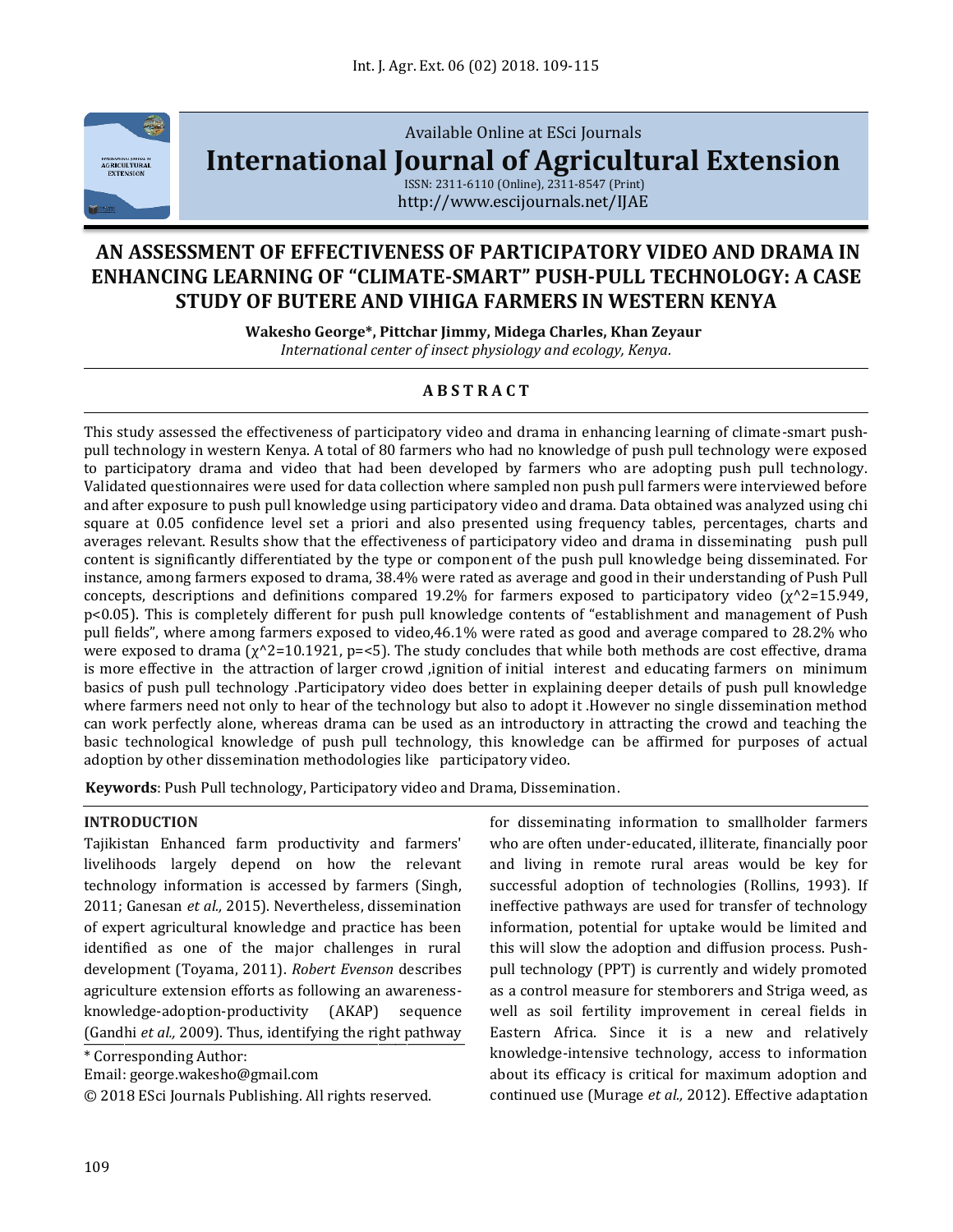of this technology can only be achieved if farmers possess sufficient knowledge of the technology, which requires use of appropriate dissemination pathways in information transfer. Murage *et al.* (2012) identified field days as having the highest impact on both the probability and intensity of push pull adoption, attributing this to the field days' nature of stimulating the interest of many farmers, with a strong likelihood that majority of the participating farmers would adopt the technology. The study also highlighted that a combination of pathways can be used for purposes of utilizing each pathway's individual advantages. For example, Farmer Field Schools (FFS) have an advantage of providing intensive learning, while Farmer Teachers (FT) have the advantage of having knowledge of the social network within the community. These two approaches (FFS and FT) could complement each other as alternative pathways to field days FD.

Other studies like Amudavi, *et al.* (2009a; b) also unveiled that conventional pathways like farmer-tofarmer dissemination are the most commonly practiced among farmers due to the fact that most farmers tend to learn better about new agricultural knowledge from fellow farmers. Further, Feder *et al.* (2004) also indicated that a key source of information for farmers is other farmers, because they are readily available and their utilization does not impose high transaction costs.

It is therefore important that since most farmers tend to learn better about new agricultural knowledge from fellow farmers, that agricultural dissemination focuses on dissemination methodologies that are farmers participatory and are driven by farmers themselves. Participatory video and drama, are one of the dissemination methodologies that can be driven by farmers themselves.

Video is clearly confirmed to be a novel and expanding technology for positive behavioural strategies in teaching and learning. It is a form of participatory media in which a group or community creates their own film and video recordings in collaboration with professional practitioners (Shaw & Robertson, 1997). The idea behind this is that making a video is easy and accessible, and is a great way of bringing people together to explore issues, voice concerns or to simply be creative and tell stories (Nick & Chris Lunch 2006). This process can be very effective in empowering and enabling a group or community to take action to solve their own problems, and also to communicate their needs and ideas to decision-makers and/or other groups and communities (Sarker *et al.,* 2014).

Using drama to teach concepts and practices as a pedagogical approach is also gaining greater acceptance among educators (Fortino, 2012). Drama is used to educate, demonstrate a principle, and illustrate a point of practice. It is powerful because its unique balance of thought and feeling makes learning exciting, challenging, relevant to real-life concerns, and enjoyable (Moore, 2004). Drama is defined as the act of using the imagination to become someone or something other than yourself or the human process whereby imaginative thought becomes action. (Moore, 2004). It also works towards increasing awareness on how to solve issues at hand and brings emotion and learning together. In view of these findings, little is known of the effectiveness of participatory drama and video in disseminating push pull technology among smallholder farmers. It is to this end that this study is conceived to fill the existing gap in literature on effectiveness of participatory video and drama in disseminating push pull knowledge components among small holder farmers. We analyze the levels of understanding on various push-pull components when the technology is exposed to smallholder farmers using participatory video or drama. Push Pull knowledge components are classified as ;(a) Knowledge of constraints that necessitate uptake of push pull technology (b) Knowledge of the description of push pull technology (c) knowledge on setting up of push pull plot (d) Knowledge on maintaining push pull plot and (e) Utilization of benefits of push pull technology.

The specific objective of the study was to assess the effectiveness of participatory video and drama in enhancing learning of Climate-Smart push pull technology components including ;Knowledge of constraints that necessitates uptake of push pull technology , Knowledge on definition and description of push pull technology , knowledge on setting up of push pull plot ,Knowledge on maintaining push pull plot and Knowledge on Utilization of benefits of push pull technology among smallholder farmers in western Kenya.

#### **MATERIALS AND METHODS**

**Study Area:** The study was conducted in two districts of Western Kenya namely: Butere and Vihiga. Most of these study areas are classified as lower midland zones and receive a bi-modal type of rainfall, with long rains falling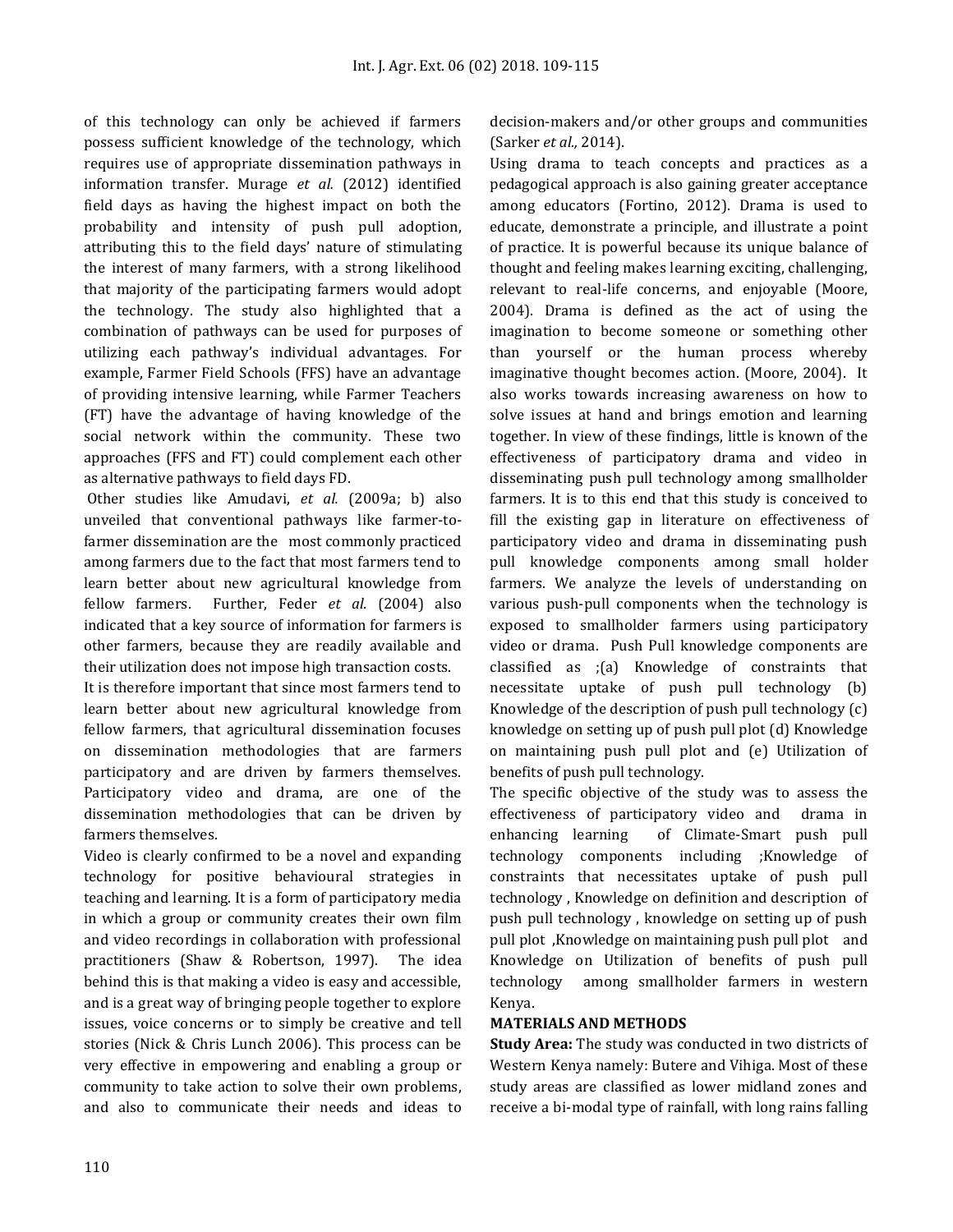between March and June and short rains between September and December. Their populace mainly depends on cereals as source of food and is immensely affected by stem borer and striga weeds in the farming of cereals.

**Sample selection and Data Collection:** A purposive sampling strategy was used, according to Carmines and Zeller (1988) to select the districts with predominant challenges of stem borer and striga weeds in the farming of cereals crops namely Butere and Vihiga. Purposive sampling ensures that certain important segments of the target population are represented and also allows selection of rich information that provides insight into the issues of central importance to the research (Patton, 1990). A sampling frame, consisting of farmers groups who had not heard or taken up push pull technology before was prepared from government records kept at

ministries of social services. The sampling frame included farmers in groups that are registered, involved in cereal farming and have active and stable membership. The activeness and stability of a group was determined by how often the group meets, frequency of their activities and how long they managed to retain their members. From the sampling frame, 80 farmers were randomly drawn using a Research Randomizer accessible at www.randomizer.org. Before the administration of the questionnaire, the respondents were informed about the objectives of the survey while the enumerators were trained on the objective and contents. The derived sample was proportionately distributed among 2 selected regions where they were equally distributed based on the treatments i.e. farmers to be exposed with participatory Drama and farmers to be exposed to participatory Video.

Table 1. The table of distribution of the sample.

| Table 1. The table of distribution of the sample. |             |                                |                                              |  |  |  |  |
|---------------------------------------------------|-------------|--------------------------------|----------------------------------------------|--|--|--|--|
| Region                                            | Sample size | Farmers to be exposed to Drama | Farmers to be exposed to participatory Video |  |  |  |  |
| Butere                                            | 40          | 20                             | 20                                           |  |  |  |  |
| Vihiga                                            | 40          | 20                             | 20                                           |  |  |  |  |
| Total                                             | 80          | 40                             | 40                                           |  |  |  |  |

## **Data Collection**

**Training of participatory video team:** With the help of international center for insect physiology and ecology icipe staff, video trainers and some farmers with previous experience in video production, Ebuhanga farmers group which had most of its members practicing push pull technology were trained on farmer participatory video production. The training covered capacity enhancement on content development, storyboarding, shooting and editing, which later led to video shooting of various push pull components including; Push pull concept, constrains being addressed, Management of push pull fields and utilization of push pull technology benefits by the Ebuhanga farmers group members The farmer participatory video shots were consolidated into Compact disc (*CD*) and later broadcasted among selected non push pull farmers.

**Training of participatory drama team:** Based on the developed push pull drama script on push pull components (Push pull concept, constrains being addressed, Management of push pull fields and utilization of push pull technology benefits), Nabole Community CBO were trained on drama production and later continually rehearsed with the support of icipe team. The drama team was then facilitated to act before selected non push pull farmers. A team of data enumerators were recruited and trained on administration of semi structured questionnaires before the actual data collection. Interviews were carried out before respondent exposure to drama events and push pull video clips, for the purposes of establishing baseline data for the sampled non push pull farmers .The trained drama team and participatory videos were then exposed among selected non push pull farmers who were again interviewed to gauge their understanding on knowledge acquisition on different identified topics i.e Push pull concept, constrains being addressed, Management of push pull fields and utilization of push pull technology benefits as understood through video and drama. A post evaluation on the learning materials was also undertaken so as to measure the degree of dissemination material acceptability by farmers and quality of those learning materials.

**Data Analysis:** Statistical analysis was performed using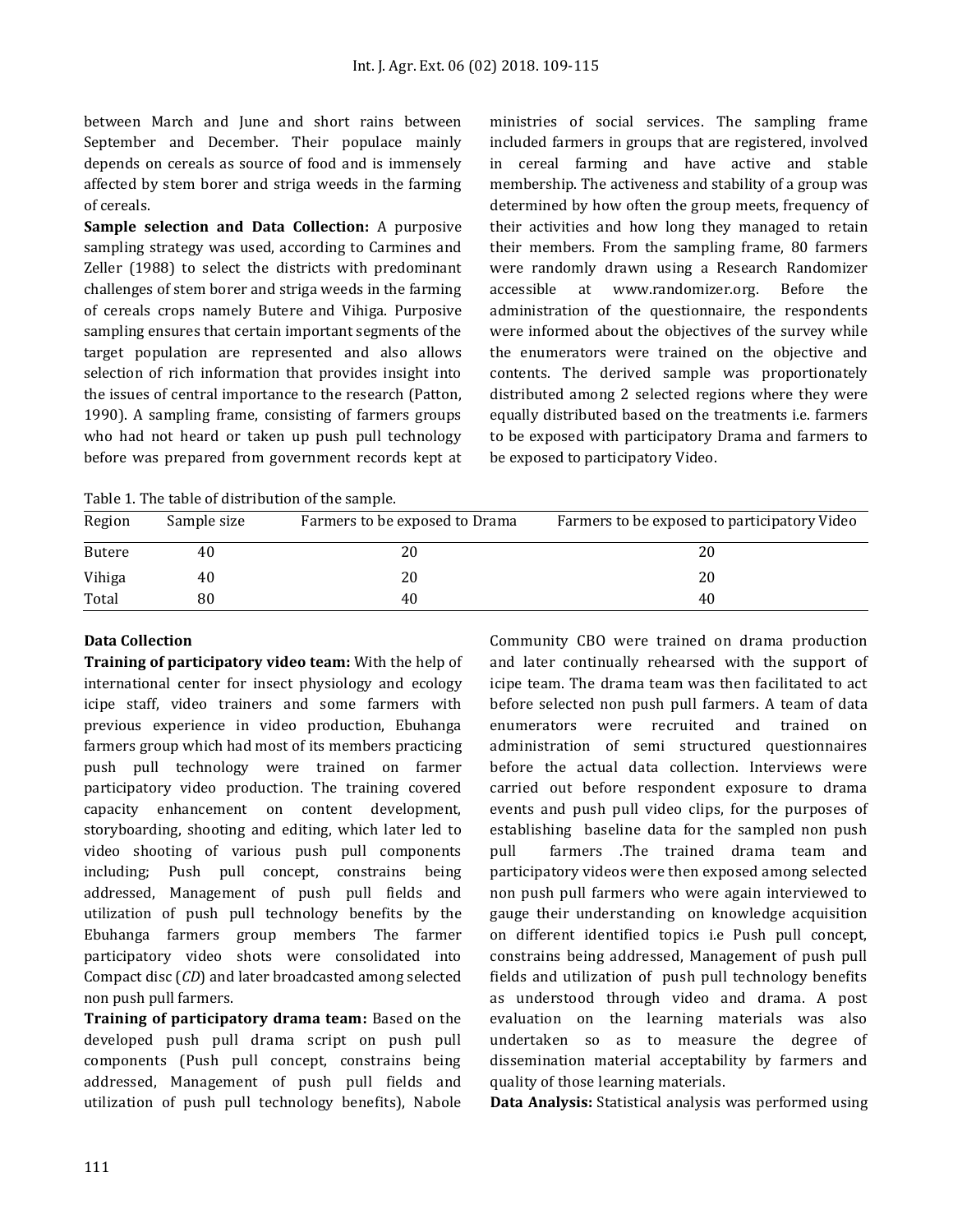SPSS® statistical software version 22 (IBM, Armonk, New York, USA) where means, frequencies and percentages were conducted to analyze the socio economic, farm characteristics and agricultural characteristics aspects of the respondent farmers. With significance levels set at 0.05, Chi-square was conducted to assess the differences on knowledge ratings for farmers exposed to participatory video and farmers exposed to participatory drama.

To assess the effectiveness of participatory video and drama in enhancing learning of "Climate-Smart" Push-Pull technology, the study sought to evaluate the variations in knowledge ratings when farmers that have not been exposed to push pull technology are exposed to the technology using participatory video and participatory drama with push pull content. Push Pull knowledge components were classified as ;(a) knowledge of constraints that necessitates uptake of push pull technology (b) knowledge of description of push pull technology (c) knowledge on setting up of push pull plot (d) knowledge on maintaining push pull plot and (e) utilization of benefits of push pull technology .Structured questions based on each content were asked to each respondent farmers after

they had been exposed to participatory drama and participatory video respectively. These questions were scored by offering combinations of possible answers a farmer could give, where a farmer could not mention anything or mentioned the wrong answer of a question of a specific knowledge component was given a score of 1(poor), where the farmer has some knowledge was given a score of average (2) and where the mentioned all the answers as explained by either video or drama was given a score of 3(Good). The scores were further aggregated as means and classified to form a dependent variable "total knowledge variable of Push Pull" categorized as poor, average and good.

## **RESULTS AND DISCUSSION**

**Socio economic and farm characteristics:** Socio economic factors such as age, gender, income level, education level and farmers experience play a major role in determining the media through which farmers are likely to receive information (Adolwa, 2012). In this study the average age of respondents was 48 years with most of the farmers having more than 18 years of farming experience, explaining the extensiveness of their need for agricultural information.

Table 2. Educational level, marital status and primary occupation of participating.

|                            | Farmers exposed to Video (%) |                    | Farmers exposed to Drama (%) |          |                |  |  |
|----------------------------|------------------------------|--------------------|------------------------------|----------|----------------|--|--|
|                            | Male                         | Female             | Male                         | Female   | Total          |  |  |
| Highest level of Education |                              |                    |                              |          |                |  |  |
| None                       | 3                            | 4                  | 3                            | 3        | 12             |  |  |
| Primary                    | 14                           | 18                 | 18                           | 12       | 62             |  |  |
| Secondary                  | 9                            | 5.                 | 6                            | 5        | 26             |  |  |
| Tertiary                   | 0                            |                    |                              | 0        | 1              |  |  |
| Total                      | 26                           | 27                 | 28                           | 19       | 100            |  |  |
|                            |                              | Marital status     |                              |          |                |  |  |
| Single                     | 3                            | $\Omega$           | 1                            | $\theta$ | $\overline{4}$ |  |  |
| Married                    | 19                           | 24                 | 24                           | 17       | 85             |  |  |
| Widowed                    | 3                            |                    |                              | 3        | 8              |  |  |
| Separated                  |                              |                    |                              |          | 4              |  |  |
| Total                      | 26                           | 27                 | 28                           | 19       | 100            |  |  |
|                            |                              | Primary Occupation |                              |          |                |  |  |
| Farming                    | 19                           | 21                 | 27                           | 10       | 77             |  |  |
| Casual labour-onfarm       | 4                            | 3                  | 0                            | 6        | 13             |  |  |
| <b>Business</b>            |                              |                    |                              |          | 2.6            |  |  |
| Saried Employment          | 3                            |                    |                              |          | 8              |  |  |
| Others                     |                              |                    |                              |          | $\Omega$       |  |  |
| Total                      | 26                           | 27                 | 28                           | 19       | 100            |  |  |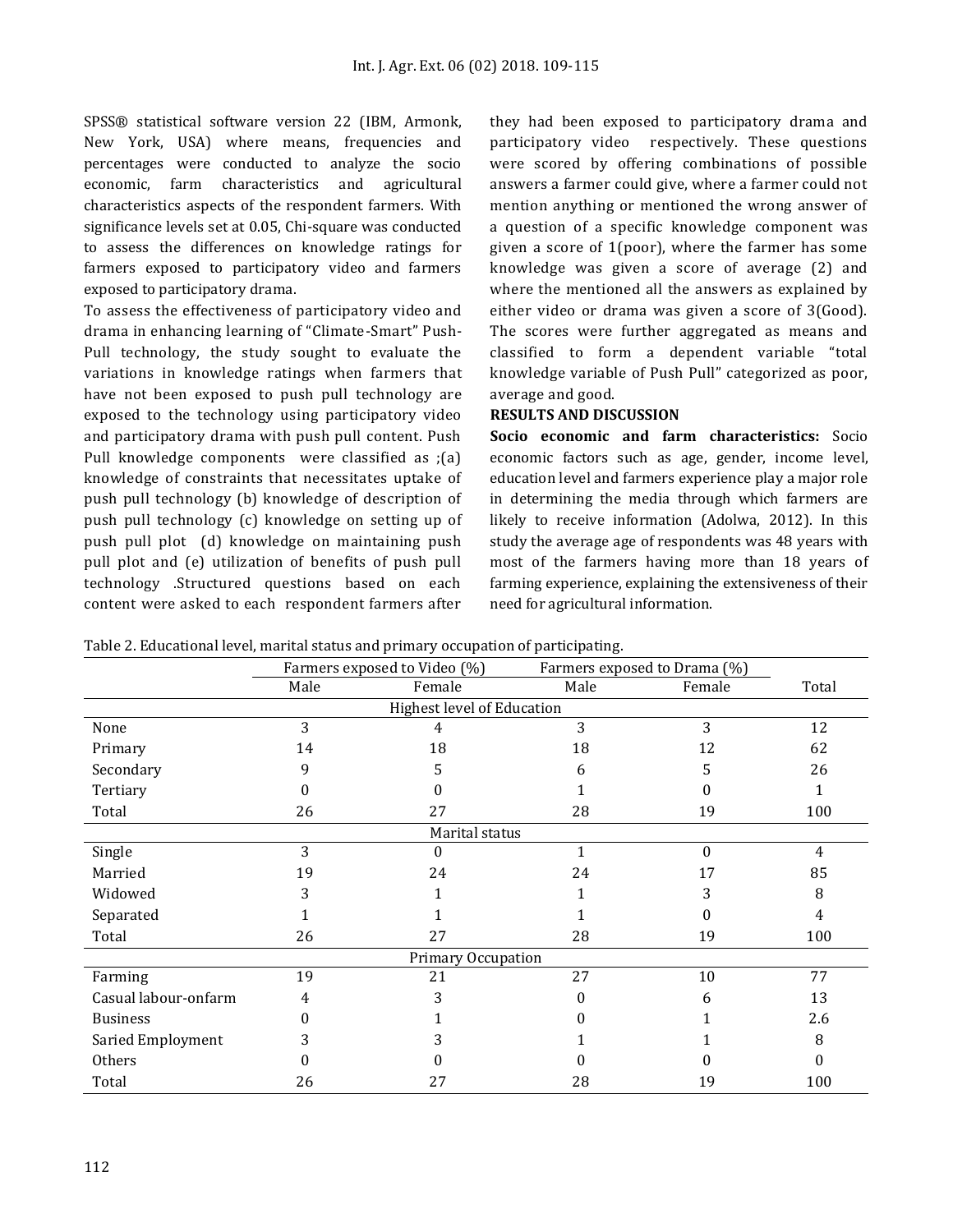The literacy levels among the respondents were relatively high with over half of the overall respondents having attained primary level education, depicting a higher probability of target farmers understanding the agricultural information. The majority of the men in the overall sample had at least primary level education (48%) compared to 39% for women. Majority (85%) of the respondents were married which as noted by Opara (2008) influences farmer access to information where married farmers are more likely to sought more agricultural information due to their desire to produce more for family consumption and also for sale.

Information plays a key role in strengthening a farmer's daily decision-making related to agricultural activities by enhancing their knowledge about agricultural information. While farmers utilized several pathways to get agricultural information, majority of farmers sourced their information majorly from their fellow farmers (37%), radio (37%) and field days (13%). Farmers described some pathways

to be relatively more effective than others. For instance, sourcing information from fellow farmers was described as more effective (39%) as compared to other dissemination pathways (Figure 1). Effectiveness of sourcing agricultural information fellow farmers can be explained by farmers' preference to observe and learn from themselves in their network about the suitability and profitability of new agricultural production methods. The networks are particularly important for women, who often have less access to formal dissemination channels (Gundu, 2006). Such participation provides them with high access to information regarding innovations and stimulates information exchange with others (Granovetter, 1973). Farmers also mentioned various challenges in sourcing agricultural information including language barrier, informed people not being ready to share information, less extension services and few centres where farmers could ask for agricultural information.



Figure 1. Sources of agricultural information and their effectiveness as stated by farmers.

**Knowledge of push Pull technology through video and Drama:** Use of participatory video and drama was found to be significant in dissemination and communication of various components of Push Pull technology. Farmers who were exposed to push pull components including Push pull concept and definitions, agricultural constrains Push pull is addressing, Management and utilization of push pull fields through

drama, were found to mostly understand the " awareness aspect of the technology i.e. Push pull concept, its description and definitions while farmers who were exposed to push pull through participatory video were found to mostly understand the implementation aspects of the technology i.e. establishment, management and utilization of push pull fields.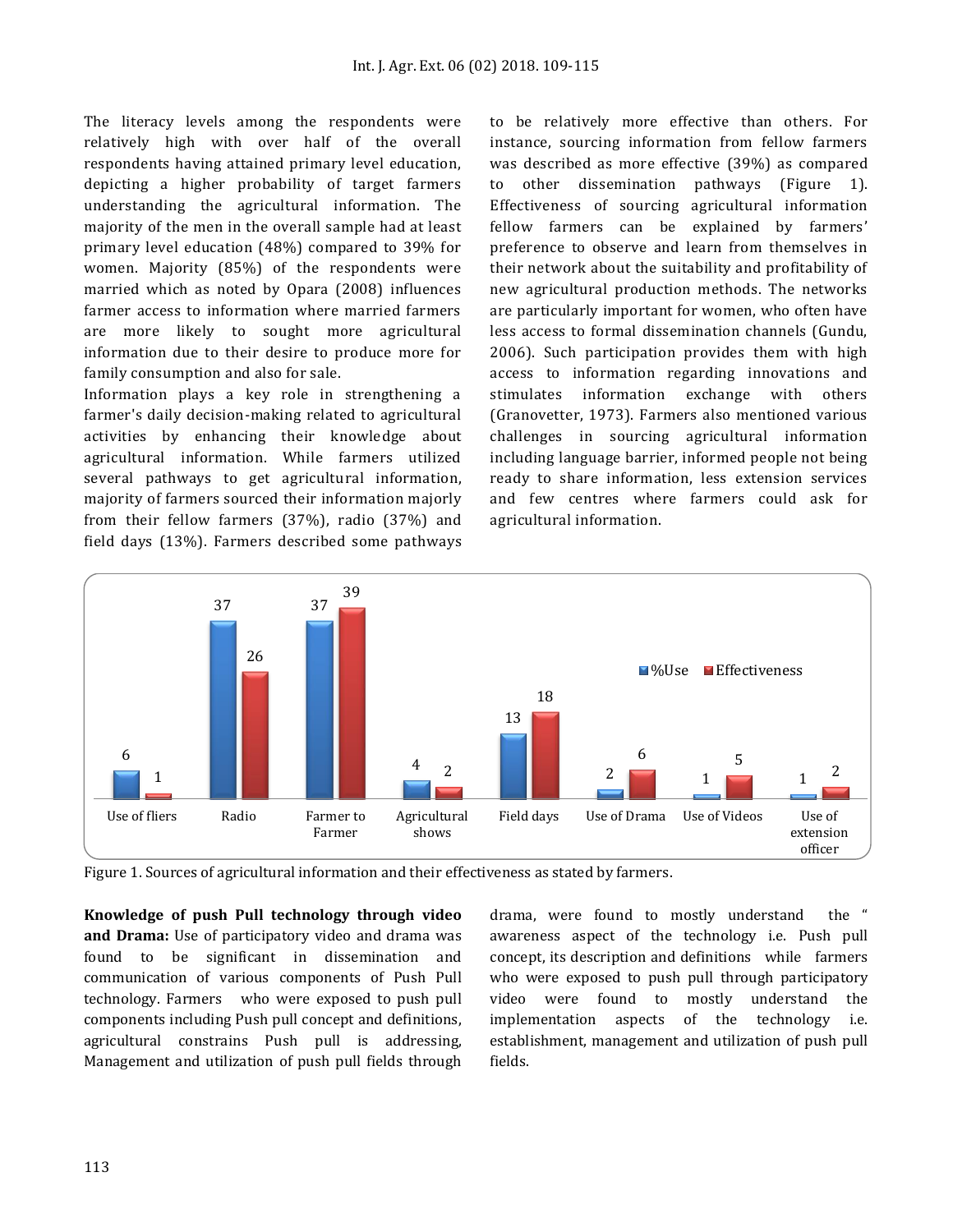| Rating of understanding |       | Type of dissemination exposure |        | Total   | Chi-square | Sig. (2-sided) |
|-------------------------|-------|--------------------------------|--------|---------|------------|----------------|
| Poor                    | 9.0%  | 33.3%                          | 42.3%  | 15.949a | ▵          | .000           |
| Average                 | 25.6% | 11.5%                          | 37.2%  |         |            |                |
| Good                    | 12.8% | $7.7\%$                        | 20.5%  |         |            |                |
| Total                   | 47.4% | 52.6%                          | 100.0% |         |            |                |

Table 3. Understanding of Push-pull concept and its description among farmers exposed to video and Drama Pushpull content.

As noted in Table 3 below ,among farmers exposed to drama, 25.6% and 12.8% of farmers were rated as average and good in their understanding of Push Pull concepts, its description and definition compared 11.5% and 7.7% for farmers exposed to video .Table 4 also notes that among farmers exposed to video 37.2% and 12.8% farmers were rated as good and average respectively in their understanding of establishment and management of Push pull field compared to 24.4% (rated good) and 3.8% (rated average) farmers who were exposed to drama. The same trend is noted in establishment & Management of Push Pull fields in Table 5. The results can be explained by the fact that while drama was found to be effective in its ability to attract a large uninvited crowd, its audience was more focused on the main topic of the drama and its entertainment leaving out deeper details on how to establish and manage push pull field. For instance, while the drama audience could easily recall what the drama was talking about (Push pull, what it does etc.) most respondents struggled to explain how they can actually establish and manage the plots. This means that for use drama to be effective in leading to adoption of the technology, it will have to be accompanied by other dissemination methods, where drama can be used as an introductory in attracting the crowd and teaching the basic technological knowledge before the actual teaching of the technology to the farmers by other methods.

In comparison to drama, though participatory video could not attract a large crowd (in exception of the invited audience), it was found to be able to help farmers not only to know the description and concept of push pull but also to know how to actually set it up. For instance, unlike farmers exposed to participatory drama, most farmers exposed to participatory video,37.2% and 12.8% were rated as good and average respectively in explaining how they can utilize push pull benefits compared 28.2% for farmers exposed to drama.

|         | Type of dissemination exposure                                                          |       | Total  | Chi-Square | Df | Sig. |
|---------|-----------------------------------------------------------------------------------------|-------|--------|------------|----|------|
|         | Drama                                                                                   | Video |        |            |    |      |
| Poor    | 19.2%                                                                                   | 2.6%  | 21.8%  | 15.630a    |    | .000 |
| Average | 3.8%                                                                                    | 12.8% | 16.7%  |            |    |      |
| Good    | 24.4%                                                                                   | 37.2% | 61.5%  |            |    |      |
| Total   | 47.4%                                                                                   | 52.6% | 100.0% |            |    |      |
|         | a. 1 cells (16.7%) have expected count less than 5. The minimum expected count is 4.74. |       |        |            |    |      |

|  |  | Table 4. Utilization of Push-pull technology. |  |
|--|--|-----------------------------------------------|--|
|--|--|-----------------------------------------------|--|

| Table 5. Establishment and management of Push-pull fields. |  |  |
|------------------------------------------------------------|--|--|
|                                                            |  |  |

|         | Type of dissemination exposure                                                         |         | Total  | Chi-Square | Df | Sig. |
|---------|----------------------------------------------------------------------------------------|---------|--------|------------|----|------|
|         | Drama                                                                                  | Video   |        |            |    |      |
| Poor    | 19.2%                                                                                  | $6.4\%$ | 25.6%  |            |    | .016 |
| Average | 11.5%                                                                                  | 17.9%   | 29.5%  |            |    |      |
| Good    | 16.7%                                                                                  | 28.2%   | 44.9%  |            |    |      |
| Total   | 47.4%                                                                                  | 52.6%   | 100.0% |            |    |      |
|         | a. 0 cells (0.0%) have expected count less than 5. The minimum expected count is 9.49. |         |        |            |    |      |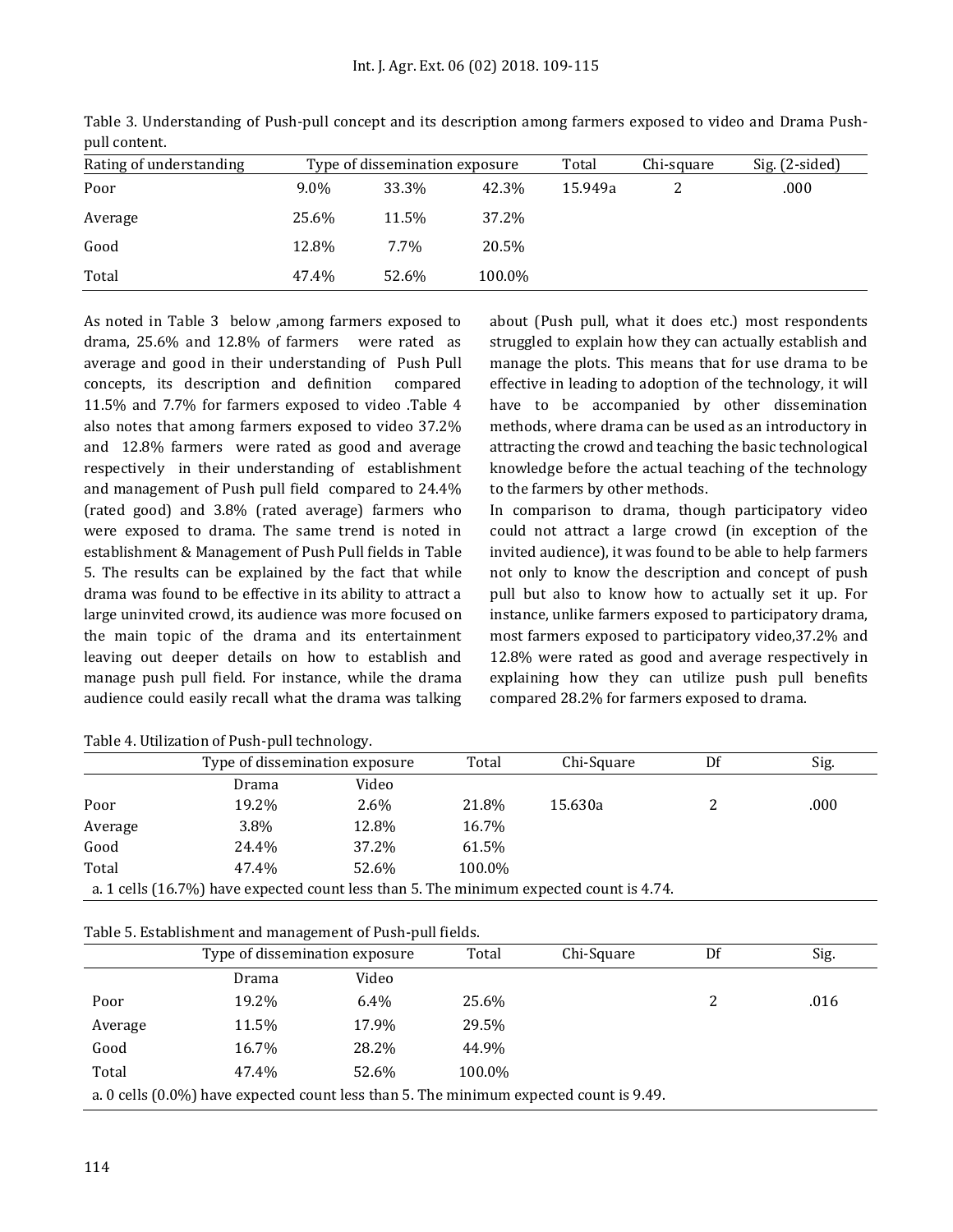#### **CONCLUSION AND IMPLICATIONS**

Analysis of the relationships between variables in the study revealed that participatory video and participatory drama are significantly effective in dissemination of push pull information but only differ on the type of dissemination knowledge that is to be disseminated .For instance while drama is more effective in crowd attraction and passing out the initial push pull knowledge , Participatory video was found to be good to explaining deeper details of push pull knowledge to non-push pull farmers .

This means that for use drama to be effective in leading to adoption of the technology, it will have to be accompanied by other dissemination methods (use of farmer teachers, field days or extension officers to further explain), where drama can be used as an introductory in attracting the crowd and teaching the basic technological knowledge before the actual teaching of the technology to the farmers by the mentioned dissemination methodologies. The study also found out that while farmers utilized several pathways (fellow farmers, radio and field days) to get agricultural information, a majority of farmers (39%) described sourcing of information from fellow farmers as more effective compared to other dissemination pathways. This can be explained by farmers' preference to observe and learn from themselves in their network about the suitability and profitability of new agricultural production methods in comparison to learning from other dissemination methodologies. It is therefore important that since most farmers tend to learn better about new agricultural knowledge from fellow farmers, that agricultural dissemination focuses on dissemination methodologies that are farmers participatory and are driven by farmers themselves

#### **REFERENCES**

- Amudavi, D.M., Z.R. Khan., J.M. Wanyama., C.A.O. Midega, J. Pittchar, I.M., Nyangau, A. Hassanali & J.A. Pickett. (2009). Assessment of Technical Efficiency of Farmer Teachers in the Uptake and Dissemination of Push–Pull Technology in Western Kenya. In: Crop Protection, 28(11), 987- 996.
- Crandall, A. (2013). Kenyan Farmers' Use of Cell Phones: Calling preferred over SMS.
- Daberkow, S.G & Mcbride, D.W (2001). Information and the Adoption of Precision Farming Technologies; Selected paper for presentation at the 2001 AAEA

meetings, August 5-8

- Dimitrov, D.M & Rumrill, P.D. (2003). Pretest-posttest designs and measurement of change; Working paper no. 20, 159–165.
- Feder, G., Murgai R., Quizon, J. B. (2004). The Acquisition and Diffusion of Knowledge: The Case of Pest Management Training in Farmer Field Schools, Indonesia. Journal of Agricultural Economics, 55 (2), 221-243.
- Fortino, A. (2012). Using Drama to Enhance Adult Learning.
- Gakuru, M., Winters, K., & Stepman, F. (2009). Innovative Farmers' Advisory Services Using ICT. Paper presented at W3C Workshop "Afrika Perspective on the Role of Mobile Technologies in Fostering Social Development", Maputo, Mozambique. 1-2 April.
- Gandhi, R., Veeraraghavan, R., Toyama, K., & Ramprasad, V. (2009). Digital Green: Participatory Video and Mediated Instruction for Agricultural Extension. Spring. 5(1), 1-15.
- Ganesan, M., Umadikar, J & Prashant, S. (2015). Assessment of Mobile Voice Agricultural Messages Given to Farmers of Cauvery Delta Zone of Tamil Nadu, India. The Journal of Community Informatics. 11(1).
- Khan, Z.R., Amudavi D.M.., Midega., C.A.O., Wanyama J.M & Pickett J.A. (2008a). Farmers' Perceptions of a 'Push–Pull' Technology for Control of Cereal Stem Borers and Striga Weed in Western Kenya. In: Crop protection, 27(6), 976-987.
- Lunch, N and Lunch C. (2006): Insights into Participatory Video: A Handbook for the field. Insight: Oxford.
- Masuki, K. F. G., Kamugisha, R., Mowo, J. G., Tanui, J., Tukahirwa, J., Mogoi, J & Adera E. O. (2010). Role of Mobile Phones in Improving Communication and Information Delivery for Agricultural Development: Lessons from South Western Uganda; Presented in Workshop at Makerere University, Uganda. 22-23 March 2010.
- Mittal, S., Gandhi, S. & Tripathi, G. (2010). Socioeconomic Impact of Mobile Phone on Indian Agriculture. ICRIER Working Paper no. 246. International Council for Research on International Economic Relations, New Delhi.
- Moore, M. M (2004); Using Drama as an Effective Method to Teach Elementary Students; Senior Honors